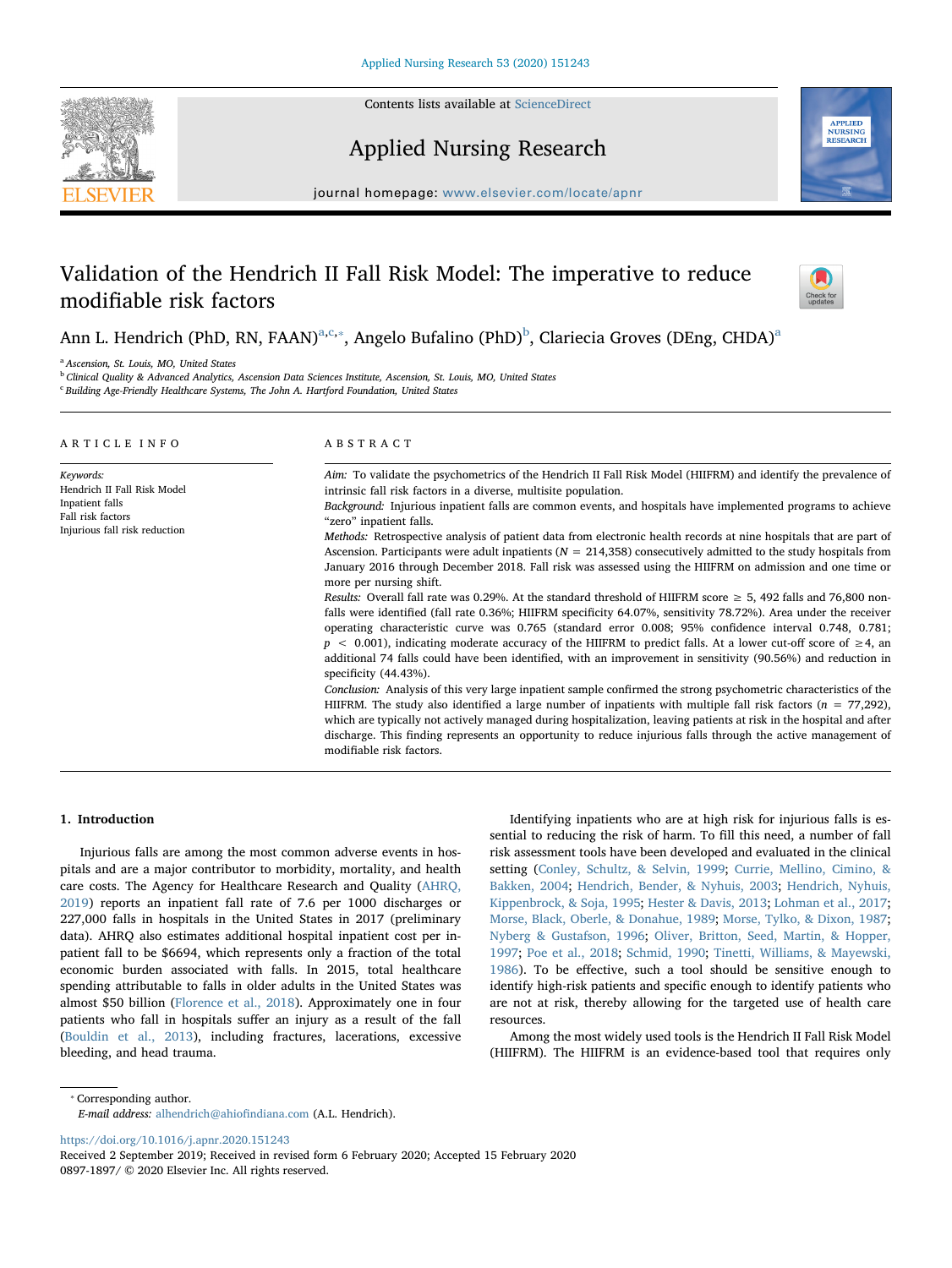60–90 s to complete. The initial validation study assessed 355 fall patients and 780 randomized controls (non-falls) in a general acute-care population for 600 potential fall risk variables reported in the literature. Through stepwise logistic regression, eight risk factors were identified as significantly and independently related to inpatient falls. This validation study reported sensitivity of 74.8% and specificity of 73.9% ([Hendrich et al., 2003\)](#page-6-4).

In the current payment and regulatory context, many hospitals have implemented fall prevention programs with the goal of achieving "zero" inpatient falls. Beginning in 2008, in response to the costs of managing injurious falls, the Centers for Medicare & Medicaid Services [\(CMS,](#page-6-15) [2007\)](#page-6-15) declared preventable, inpatient injurious falls to be "never events" and no longer reimburses hospitals for the treatment of fallrelated injuries. Similarly, [The Joint Commission National Patient](#page-6-16) [Safety Goals \(2020\)](#page-6-16) require hospitals to reduce the risk of patient injury resulting from falls, including the use of a fall reduction program.

Unfortunately, a major tactic of many hospital fall prevention programs with a focus on achieving "zero falls," especially in the older adult population, is to restrict the mobility of at-risk inpatients ([Fehlberg et al., 2017;](#page-6-17) [Growdon, Shorr, & Inouye, 2017\)](#page-6-18). Such programs respond only to the intent (i.e., patient safety), without attending to the underlying fall risk factors themselves (e.g., polypharmacy, dehydration, mentation). One unintended consequence of this type of policy is immobility among at-risk patients, which is known to increase preventable, hospital-acquired conditions and impact quality, safety and cost ([Brown, Friedkin, & Inouye, 2004;](#page-6-19) [Brown, Redden, Flood, &](#page-6-20) [Allman, 2009;](#page-6-20) [Brown, Roth, Allman, Sawyer, Ritchie, & Roseman,](#page-6-21) [2009;](#page-6-21) [Covinsky, Pierluissi, & Johnston, 2011;](#page-6-22) [Kortebein, Ferrando,](#page-6-23) [Lombeida, Wolfe, & Evans, 2007](#page-6-23); [Krumholz, 2013](#page-6-24); [Loyd et al., 2019](#page-6-25); [Wald et al., 2019;](#page-7-0) [Zisberg et al., 2011](#page-7-1); [Zisberg, Shadmi, Gur-Yaish,](#page-7-2) [Tonkikh, & Sino](#page-7-2)ff, 2015). Approaches that focus on restricting patient mobility, rather than fostering safe, progressive mobility, leave many patients at risk for falls, increase stress on nurses and caregivers, and miss an opportunity to link fall risk factors to interventions that can improve overall health and mobility (Hoff[man, Shuman, Montie,](#page-6-26) [Anderson, & Titler, 2019;](#page-6-26) [King, Pecanac, Krupp, Liebzeit, & Mahoney,](#page-6-27) [2018\)](#page-6-27).

A recent study found that the CMS policy on inpatient falls has had no effect on the rates of injurious falls, suggesting that new approaches to fall prevention are needed ([Waters et al., 2015](#page-7-3)). Indeed, research-todate suggests that interventions intended to limit patient movement, such as the use of bed alarms, don't reduce inpatient falls when implemented as primary interventions ([Sahota et al., 2014](#page-6-28); [Shorr et al.,](#page-6-29) [2012\)](#page-6-29), whereas interventions that focus on intrinsic fall risk factors, such as delirium ([Babine et al., 2018;](#page-6-30) [Hshieh et al., 2015\)](#page-6-31) or that encourage ambulation ([Brown et al., 2016;](#page-6-32) [Hastings, Sloane, Morey,](#page-6-33) [Pavon, & Hoenig, 2014\)](#page-6-33) have shown promise for reducing falls or improving postdischarge mobility.

This study was undertaken to evaluate the diagnostic accuracy of the HIIFRM in today's high-acuity environment within a continuum of care context, using a very large sample (> 200,000 patients) of consecutively admitted adult patients from nine acute-care hospitals in a nonprofit health system. The goals were to: 1) confirm the diagnostic accuracy of the HIIFRM in predicting falls, 2) validate the recommended cut-off score for high fall risk, and *most* importantly 3) describe how these evidence-based risk factors should be mapped to primary interventions to reduce intrinsic fall risk and promote the patient's healthy return to home and community regardless of age.

## 2. Methods and materials

A retrospective analysis was conducted of all adult patients admitted to the study hospitals from January 2016 through December 2018. The study was conducted at a convenience sample of hospitals from a large, national, not-for-profit health care system (Ascension), which includes 2600 sites of care, 150 hospitals, and > 50 senior care facilities located across 20 states and the District of Columbia. Institutional review board approval was not required, according to Exemption 45 CFR 46.101(b)(4). Access to patient-level data was restricted to analysts with protected security access and storage. Nonidentifiable patient data were extracted from the electronic health record (EHR) of nine hospitals, including seven acute care sites with trauma populations and two critical access sites. Bed numbers at the included sites ranged from 25 to 474, with all levels of acuity and types of inpatient care, including behavioral health, skilled nursing, observation, and emergency departments (EDs), represented in the sample. Pediatric cases (patients < 18 years of age) were excluded.

Study hospitals had large patient populations representative of national diversity for race, gender, age, ethnicity, case-mix, length of stay, licensed bed size, academic and nonacademic settings, and urban and rural locations. Individual fall risk scores were assessed during each hospitalization, and the categorical variable of fall and non-fall (controls) was used to differentiate the populations for statistical evaluation. Importantly, all non-falls (controls) were collected in the sample during the 3-year study period.

Data abstracted from the EHR included facility type, fall occurrence during hospitalization, nursing unit, bed number, unique patient identifier (ID), highest HIIFRM score during hospitalization, date and time of fall, admission date and time, discharge date and time, deidentified medical record number, encounter ID, source of admission, date of birth, race, ethnicity, and sex. Patient encounter data were extracted from the EHR based on the risk assessment date, where the fall event occurred between the admission and discharge dates. Length of stay was calculated as the difference between the discharge and admission dates. Duplicate records were eliminated by using the maximum risk assessment score, maximum patient age, and maximum length of stay based on the combination of encounter IDand admission date. No other data were collected from records for this study.

# *2.1. HIIFRM tool*

The HIIFRM consists of eight variables that are weighted based on odds ratios developed through logistic regression analysis. The tool includes measures of mental status (confusion, disorientation, impulsivity), symptomatic depression, altered elimination, dizziness/vertigo, two categories of medications (prescribed and administered antiepileptics and benzodiazepines), gender, and functional status (the "Rising From a Chair" item from the Get-Up and Go Test). It is important to note that antiepileptics and benzodiazepines were the only two drug classes identified in the statistical analyses as adding additional risk of falls in the original HIIFRM validation study ([Hendrich](#page-6-4) [et al., 2003](#page-6-4)). The side effects of many other categories of medication contribute to fall risk but are captured in other HIIFRM risk factors, such as effects on mobility, gait, cognition, mood, or elimination changes. The tool is scored by the number of risk factors present and the patient's ability to rise from a chair, balance, walk several steps, and turn around; total scores range from 0 (no risk factors) to 16 (all risk factors). The recommended cut-off score for categorizing patients as high fall risk is ≥5, as described in previous studies ([Hendrich et al.,](#page-6-4) [2003\)](#page-6-4). The HIIFRM was administered for each patient at multiple times during hospitalization, including on admission and during each nursing shift; some patients were evaluated more than once per nursing shift. For this analysis, the highest recorded fall risk score was used.

## *2.2. Statistical analysis*

The diagnostic ability of the model was assessed using the receiver operating characteristic (ROC) curve, a graphical plot of the true positive rate (sensitivity) against the false positive rate (1-sensitivity). The area under the curve (AUC) of the ROC curve was used to measure how well the test distinguishes between patients with a fall and those without a fall. Positive predictive value (PPV), negative predictive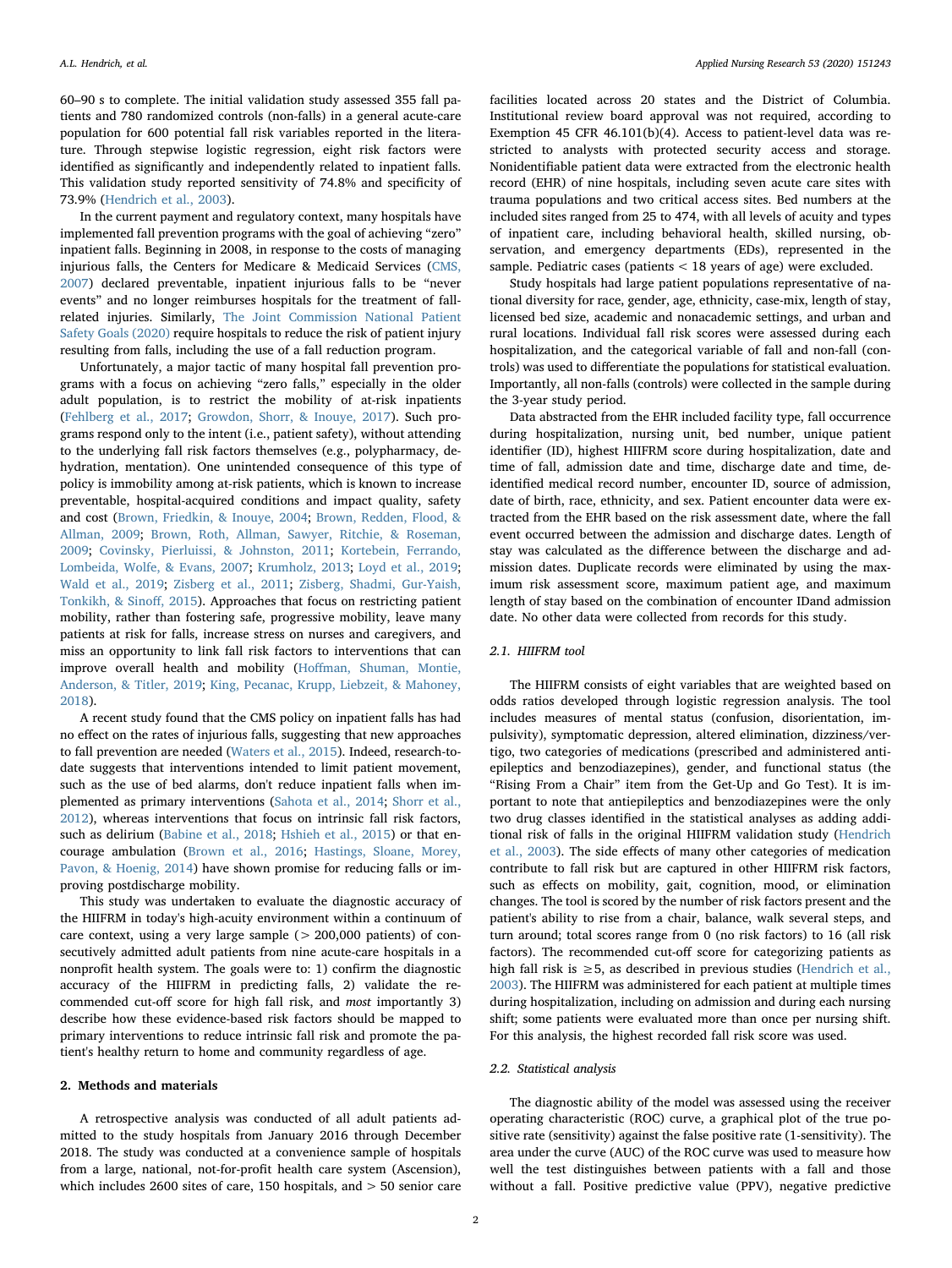#### <span id="page-2-0"></span>Table 1

Patient demographics and source of admission by fall and non-fall groups.

| Variable                          |                  |               | Non-fall         |               | $p$ -value* |
|-----------------------------------|------------------|---------------|------------------|---------------|-------------|
|                                   | $\boldsymbol{n}$ | $\frac{0}{0}$ | $\boldsymbol{n}$ | $\frac{0}{0}$ |             |
| Sex                               |                  |               |                  |               |             |
| Female                            | 352              | 56.3          | 126,134          | 59            | < 0.0001    |
| Male                              | 273              | 43.7          | 87,596           | 41            |             |
| Unknown/unspecified               |                  |               | 3                | $\Omega$      |             |
| Race                              |                  |               |                  |               |             |
| White                             | 529              | 84.6          | 171,195          | 80.1          | < 0.0001    |
| Black or African American         | 49               | 7.8           | 22,712           | 10.6          |             |
| Other                             | 22               | 3.5           | 10,066           | 4.7           |             |
| Asian                             | 6                | 1.0           | 3165             | 1.5           |             |
| Unknown                           | 11               | 1.8           | 2784             | 1.3           |             |
| Declined to specify               | 5                | 0.8           | 1685             | 0.8           |             |
| Multiple                          | $\overline{2}$   | 0.3           | 1387             | 0.6           |             |
| American Indian/Alaska Native     | 1                | 0.2           | 543              | 0.3           |             |
| Native Hawaiian/Pacific Islander  | $\Omega$         | $\Omega$      | 38               | $\Omega$      |             |
| American Indian/Eskimo/Aleut      | $\Omega$         | $\Omega$      | 22               | $\Omega$      |             |
| Ethnicity                         |                  |               |                  |               |             |
| Not Hispanic or Latino            | 520              | 83.2          | 154,487          | 72.3          | < 0.0001    |
| Hispanic or Latino                | 82               | 13.1          | 52,261           | 24.5          |             |
| Unknown                           | 11               | 1.8           | 3554             | 1.7           |             |
| Declined to specify               | 12               | 1.9           | 3208             | 1.5           |             |
| Source of admission               |                  |               |                  |               |             |
| Emergency department              | 494              | 79.0          | 123,089          | 57.6          | < 0.0001    |
| Routine admission                 | 48               | 7.7           | 43,821           | 20.5          |             |
| Admission through OP services     | 11               | 1.8           | 13,592           | 6.4           |             |
| Transfer from another health care | 62               | 9.9           | 12,301           | 5.8           |             |
| facility                          |                  |               |                  |               |             |
| Admitted through OP clinic        | $\Omega$         | $\Omega$      | 11,856           | 5.5           |             |
| Other                             | 10               | 1.6           | 9074             | 4.2           |             |

Note. OP = outside provider.

<span id="page-2-2"></span>⁎ Pearson's chi-squared test.

value (NPV), and positive and negative likelihood ratios were calculated across HIIFRM risk scores. The ROC curve was generated using SPSS Statistics v22. The remaining calculations were performed in Microsoft Excel.

Where appropriate, statistical differences between groups were calculated using Pearson's chi-squared test (categorical variables) and two-tailed *t*-tests (continuous variables).

## 3. Results

Demographic variables for the patient population are listed in [Table 1.](#page-2-0) A majority of the study population was of female sex and white race, as was the majority of both fall and non-fall groups. The most common source of admission was the ED. Differences between fall and non-fall groups were statistically significant for sex, race, ethnicity, and source of admission ([Table 1](#page-2-0)).

During the 36-month study period, a total of 214,358 consecutive adult cases were identified at the study sites: 625 falls and 213,733 nonfalls. Differences between fall and non-fall groups were statistically significant (*p* < 0.0001) for mean HIIFRM risk score, length of stay, and patient age ([Table 2](#page-2-1)).

The fall rate for the entire study population was 0.29%. A total of 77,292 cases were identified with a maximum HIIFRM score of  $\geq 5$ , making up 36% of the study population. Of cases with an HIIFRM score of ≥5, 492 falls and 76,800 non-falls were identified (fall rate 0.36%; [Fig. 1](#page-3-0)). At the standard cut-off score of  $\geq$  5, PPV was 0.64%; using a cut-off score of ≥4, the fall rate was 0.18% and PPV 0.47% [\(Fig. 1](#page-3-0) and [Table 3](#page-3-1)). As illustrated in [Fig. 2,](#page-4-0) the AUC for the ROC curve was 0.765 (standard error 0.008; 95% confidence interval [CI] 0.748, 0.781;  $p \sim 0.001$ ). This value indicates moderate accuracy to predict falls in the study population.

The full results of the psychometric evaluation of the HIIFRM are illustrated in [Table 3](#page-3-1). At the standard cut-off score of  $\geq$  5, the HIIFRM

### <span id="page-2-1"></span>Table 2

|         |  |  |  |  | HIIFRM risk scores, length of stay, and age of patients in fall and non-fall |  |  |
|---------|--|--|--|--|------------------------------------------------------------------------------|--|--|
| groups. |  |  |  |  |                                                                              |  |  |

| Variable             | Minimum  | Maximum | Mean  | SD    | $p$ -value* |
|----------------------|----------|---------|-------|-------|-------------|
| HIJFRM risk score    |          |         |       |       |             |
| Falls                | $\Omega$ | 15      | 7.61  | 3.26  | < 0.0001    |
| Non-falls            | $\Omega$ | 16      | 4.38  | 3.28  |             |
| Length of stay, days |          |         |       |       |             |
| Falls                | $\Omega$ | 48      | 5.54  | 5.89  | < 0.0001    |
| Non-falls            | $\Omega$ | 294     | 3.63  | 4.88  |             |
| Age, years           |          |         |       |       |             |
| Falls                | 18       | 103     | 74.55 | 15.92 | < 0.0001    |
| Non-falls            | 18       | 119     | 54.47 | 19.60 |             |
|                      |          |         |       |       |             |

<span id="page-2-3"></span>⁎ Two-tailed *t*-test.

had a specificity of 64.07%, sensitivity 78.72%, PPV 0.64%, NPV 99.9%, negative likelihood ratio 0.33, and positive likelihood ratio 2.19. At the lower cut-off score of  $\geq$  4, an additional 74 falls could have been identified, with a corresponding improvement in sensitivity (90.56%) and reduction in specificity (44.43%).

## 4. Discussion

Injurious falls are among the most common and dangerous adverse events for hospitalized patients, and their reduction should be a national safety imperative. As part of this effort, accurate fall risk assessment is critical to the efficient application of limited hospital resources. However, inpatients are a broad and diverse population, and published studies of fall risk assessment tools have depended on relatively small samples of inpatients, often from a single institution or nursing unit. These studies have typically been based on random samples or matched cohorts of falls and controls (non-falls). The size and design of this validation study set it apart from other studies of fall risk assessment tools. The current study included a diverse sample of 214,358 adult inpatients (625 falls) admitted consecutively over 36 months to nine acute-care sites. To our knowledge, this is the largest inpatient sample included in any validation study of a fall risk assessment tool.

#### *4.1. HIIFRM psychometrics*

The HIIFRM demonstrated a sensitivity of 78.72% and specificity of 64.07% at risk score  $\geq$  5. The AUC of 0.765 indicates moderate predictive accuracy. It is important to note that the study was conducted in hospitals in which fall prevention programs were long-standing with continuous fall reduction goals in place, which was documented to have reduced the fall rate over many years, thereby artificially reducing the AUC and underestimating diagnostic accuracy. The duration of this study (3 years), the large sample size, and the representative diversity of the study population support the generalizability of the findings and should minimize the impact of variations in local practice patterns.

These results compare favorably to previous studies of the HIIFRM and other fall risk tools. Published studies of the HIIFRM, using various methodologies (e.g., retrospective case-control, prospective observational, cross-sectional) and undertaken across various clinical settings (e.g., general acute care, geriatric acute care, psychiatric care, rehabilitation) and countries (e.g., China, Portugal, Italy, Lebanon), have reported AUC of 0.62 to 0.82, sensitivities of 45.8% to 100%, and specificities of 35% to 89.3% ([Caldevilla, Costa, Teles, & Ferreira, 2013](#page-6-34); [Campanini et al., 2018;](#page-6-35) [Chapman, Bachand, & Hyrkas, 2011](#page-6-36); [Cho, Boo,](#page-6-37) [Chung, Bates, & Dykes, 2019](#page-6-37); [Hendrich et al., 1995, 2003](#page-6-5); [Ivziku,](#page-6-38) [Matarese, & Pedone, 2011](#page-6-38); [Jung & Park, 2018;](#page-6-39) [Kim, Mordi](#page-6-40)ffi, Bee, Devi, [& Evans, 2007](#page-6-40); [Lovallo, Rolandi, Rossetti, & Lusignani, 2010;](#page-6-41) [Nassar,](#page-6-42) [Helou, & Madi, 2014;](#page-6-42) [Van Dyke, Singley, Speroni, & Daniel, 2014](#page-7-4); [Zhang, Wu, Lin, Jia, & Cao, 2015\)](#page-7-5). However, no study of the HIIFRM or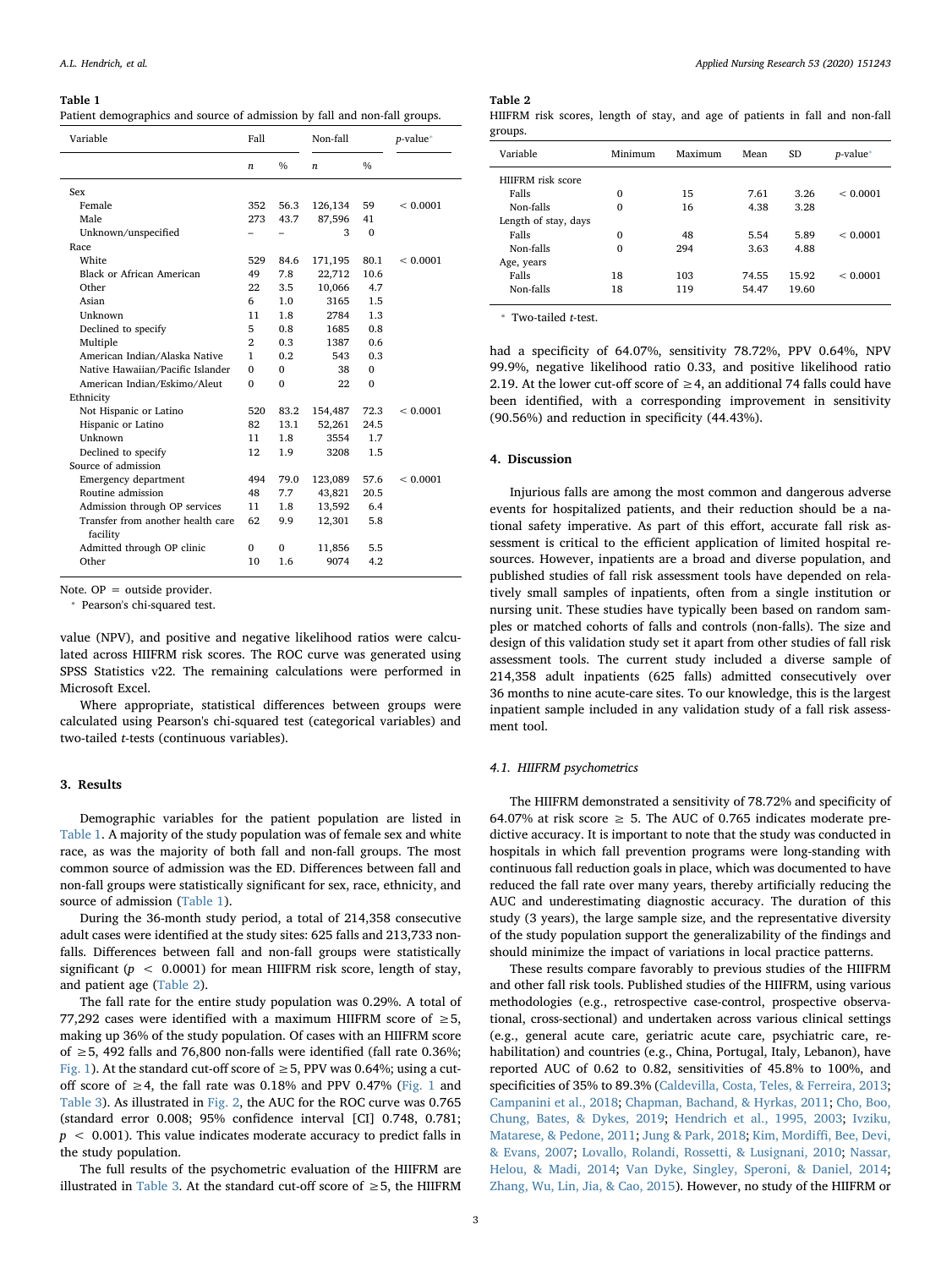<span id="page-3-0"></span>

-Fall Rate (%) - - Positive Predictive Value (%)

Note. Overall fall rate for the entire study population was 0.29%. The standard cut-off for high fall risk on the HIIFRM is score ≥ 5.

any other fall risk model included as robust and diverse a patient sample from acute-care settings representative of hospitals nationwide as the current study.

The very large sample size may account for the statistical differences between groups in patient demographics [\(Table 1](#page-2-0)). However, these findings could introduce new hypotheses regarding fall risk in specific populations. For example, male gender is a risk factor on the HIIFRM, and the proportion of males was significantly higher in the falls group. Patients of male sex made up 41% of the study population ( $n = 87,869$ ) but 43.7% of those who fell, whereas patients of female sex made up 59% of the study population (*n* = 126,486) but 56.3% of those who fell (*p* < 0.0001). Also, a higher proportion of patients in the falls group were admitted via the ED, which reflects today's admission patterns and highlights that intrinsic fall risk factors travel with the patient and are present on admission. This finding points to the larger opportunity to reframe modifiable fall risk factors as part of a holistic, cross-continuum plan of care, not just as part of the hospital falls program. The influence of race and ethnicity on inpatient fall risk has not yet been explored but should be in future studies [\(Sun, Huang, Varadhan, & Agrawal, 2016](#page-6-43)).

Predictably, higher mean HIIFRM risk scores were noted in the falls group ([Table 2\)](#page-2-1). Length of stay was also greater, possibly reflecting

<span id="page-3-1"></span>

| Table 3 |                                                 |  |  |
|---------|-------------------------------------------------|--|--|
|         | Psychometrics of HIIFRM at risk scores 1 to 16. |  |  |

underlying health status (comorbidities), lack of modifiable risk factor management in the outpatient setting, and/or prolonged care due to an injurious fall. Mean age was 20 years greater in the falls group, reflecting the higher prevalence of multiple risk factors and the frailty and acuity of some older patients. As recently noted by a consortium of experts [\(Carpenter et al., 2019\)](#page-6-44), age-related diseases may cause cognitive decline, which may in turn increase fall risk, but age itself is *not* a risk factor for cognitive impairment. Indeed, the initial HIIFRM risk factor validation studies failed to identify a significant, independent relationship between age and fall risk ([Hendrich et al., 2003](#page-6-4)); hence, in the current large, psychometric study, the model again predicted fall risk using validated risk factors that do not include age. Age correlates with fall risk when other risk factors are paired with it, but age alone is not causal or predictive.

# *4.2. Thresholds for high fall risk on the HIIFRM*

The standard cut-off score to define high fall risk on the HIIFRM is  $\geq$  5. The findings of this study demonstrate that patients with a fall risk score of 4 still have a moderate risk of falling. If ≥4 had been used as the cut-off, an additional 74 falls could have been identified, with a

| Risk score | Specificity | Sensitivity | Positive predictive value | Negative predictive value | Negative likelihood ratio | Positive likelihood ratio |
|------------|-------------|-------------|---------------------------|---------------------------|---------------------------|---------------------------|
|            | 4.12%       | 99.84%      | 0.30%                     | 99.99%                    | 0.04                      | 1.04                      |
| 2          | 22.24%      | 97.76%      | 0.37%                     | 99.97%                    | 0.10                      | 1.27                      |
| 3          | 32.91%      | 94.40%      | 0.41%                     | 99.95%                    | 0.17                      | 1.41                      |
| 4          | 44.43%      | 90.56%      | 0.47%                     | 99.94%                    | 0.21                      | 1.63                      |
| 5          | 64.07%      | 78.72%      | 0.64%                     | 99.90%                    | 0.33                      | 2.19                      |
| 6          | 73.64%      | 66.88%      | 0.74%                     | 99.87%                    | 0.45                      | 2.54                      |
|            | 78.58%      | 58.56%      | 0.79%                     | 99.85%                    | 0.53                      | 2.73                      |
| 8          | 81.53%      | 52.80%      | 0.83%                     | 99.83%                    | 0.58                      | 2.86                      |
| 9          | 84.83%      | 46.40%      | 0.89%                     | 99.82%                    | 0.63                      | 3.06                      |
| 10         | 89.31%      | 33.44%      | 0.91%                     | 99.78%                    | 0.75                      | 3.13                      |
| 11         | 93.03%      | 21.92%      | 0.91%                     | 99.76%                    | 0.84                      | 3.14                      |
| 12         | 95.98%      | 13.12%      | 0.95%                     | 99.74%                    | 0.91                      | 3.26                      |
| 13         | 98.18%      | 5.28%       | 0.84%                     | 99.72%                    | 0.96                      | 2.90                      |
| 14         | 99.33%      | 0.96%       | 0.42%                     | 99.71%                    | 1.00                      | 1.43                      |
| 15         | 99.80%      | 0.48%       | 0.68%                     | 99.71%                    | 1.00                      | 2.40                      |
| 16         | 99.96%      | 0.00%       | 0.00%                     | 99.71%                    | 1.00                      | 0.00                      |

Note. The standard cut-off for high fall risk is score  $\geq$  5.

Fig. 1. Fall rate and positive predictive value (PPV) by maximum HIIFRM risk score.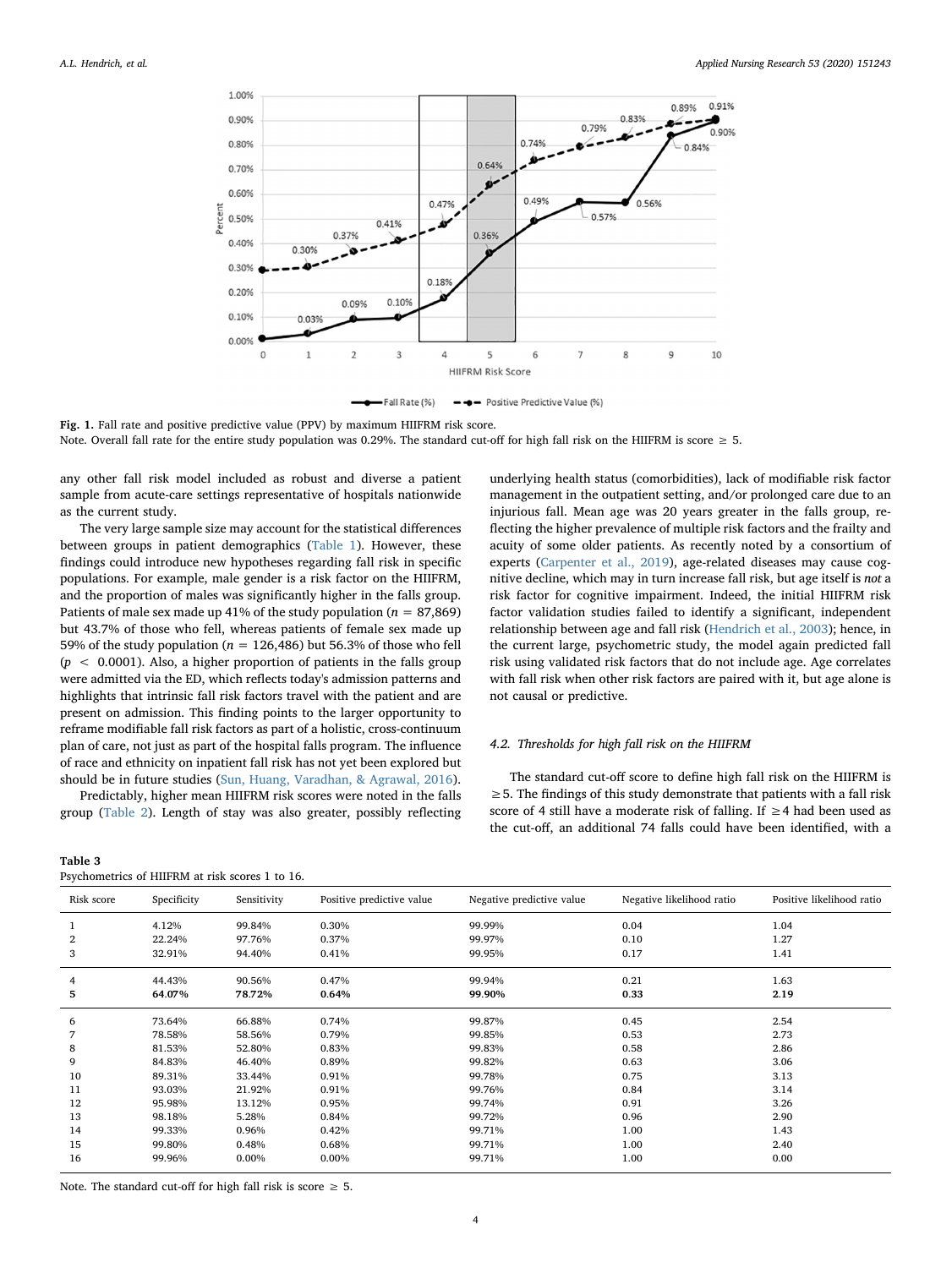<span id="page-4-0"></span>

Fig. 2. Receiver operating characteristic (ROC) curve of HIIFRM.

Note. A diagnostic model with perfect classification has  $AUC = 1$ , a model with moderate to high accuracy has AUC > 0.7, and a model with low accuracy has AUC < 0.5. The dashed line represents a nondiscriminatory test where classification is random. Any ROC curve below this line indicates poor performance. The HIIFRM ROC curve is above the random classification line, with an AUC of 0.765 (standard error 0.008; 95% confidence interval 0.748, 0.781; *p* < 0.001), which indicates very good performance.

corresponding trade-off in lower specificity ([Table 3\)](#page-3-1). A cut-off of  $\geq 4$ would add 42,036 patients to the 77,292 patients with scores  $\geq$  5, for a total of 119,328 at-risk inpatients, or 55.7% of the entire sample, a 54.4% increase in the number of patients under modifiable risk factor or injurious fall reduction protocols. Of the 74 patients with a risk score of 4 who fell, it is not possible to know how many would have avoided a fall if they had been categorized as high risk.

One possible harm of adopting a cut-off score of  $\geq$  4, rather than the current standard of  $\geq$  5, could be wider use of fall prevention measures that limit the mobility of an even larger inpatient population, with all the attendant risks to health and well-being this entails. Changing the high risk cut-off score to 4 may only be desirable if there is a paradigm shift in how hospitals approach fall reduction, a shift from a culture of "zero falls" to one of "safe mobility," achieved through interventions that address modifiable risk factors and that include progressive mobility protocols. This paradigm shift requires thoughtful review of existing injurious fall events, the integration of progressive mobility programs with injurious fall prevention strategies, and interprofessional interventions to address modifiable risk factors. It requires a rethinking of the difficult balance between hospital liability, regulatory compliance, existing fall prevention cultures, continuum care models and philosophies, and promotion of progressive, safe mobility and recovery of patients.

## *4.3. Fall risk factor management*

The findings of this study confirm what many clinicians intuitively know: A large proportion of inpatients have high fall risk, and these patients' fall risk factors are typically not actively managed during hospitalization, leaving them at risk both in the hospital and after discharge. At the standard cut-off score of  $\geq$  5 on the HIIFRM, 36% of the sample (77,292 inpatients) were considered high fall risk, representing a substantial dedication of hospital resources (time and documentation).

Inpatient falls have been classified as accidental (i.e., slipping or tripping due to environmental hazards), anticipated physiologic (i.e., falls by patients at risk for falling), and unanticipated physiologic falls (i.e., falls attributed to factors that could not be predicted). It is wellknown that the majority of hospital falls can be attributed to physiologic or intrinsic causes. Therefore, the design of the Hendrich II Fall Risk Model focused on identifying factors intrinsic to the patient. However, as noted, many hospital fall prevention strategies emphasize *only* extrinsic factors. Fall prevention programs at the sites sampled in this study used visual alerts (e.g., patient bracelets), bed alarms, nonslip footwear, adequate lighting, and assistance with ambulation and toileting. These approaches may prevent some falls in a specific department or nursing unit but do not manage the larger, underlying contributors to intrinsic fall risk. Few hospital-based programs connect modifiable fall risk factors to a more holistic approach by integrating the risk factors with the medical problem list.

By focusing on intrinsic risk factors that travel with the patient, validated fall risk assessment tools, such as the HIIFRM, support specific interventions to manage the underlying cause(s) of the identified risk factors. For example, although confusion, a risk factor that is part of the HIIFRM, is not a diagnosis, etiologies of confusion are both prevalent and underdiagnosed in acute-care facilities. In general medical and geriatric wards, the rate of occurrence of delirium in older adults ranges from 29 to 64% [\(Inouye, Westendorp, & Saczynski, 2014;](#page-6-45) [Wan & Chase,](#page-7-6) [2017\)](#page-7-6). In the ED, 7–17% of older adults present with delirium [\(Han](#page-6-46) [et al., 2009](#page-6-46); [Inouye et al., 2014](#page-6-45); [Rosen et al., 2015](#page-6-47)), with studies reporting that the diagnosis is missed in these ED patients in > 75% of cases [\(Han et al., 2009](#page-6-46); [Hustey, Meldon, Smith, & Lex, 2003;](#page-6-48) [Rosen](#page-6-47) [et al., 2015](#page-6-47)). The prevalence and underdiagnosis of delirium in the ED take on added urgency when considering that, in the current study, the highest proportion of patients who fell were admitted through the ED. Identification of a risk factor like confusion should trigger an immediate evaluation to differentiate delirium from other encephalopathies and/ or sepsis and determine what type of diagnostics or more in-depth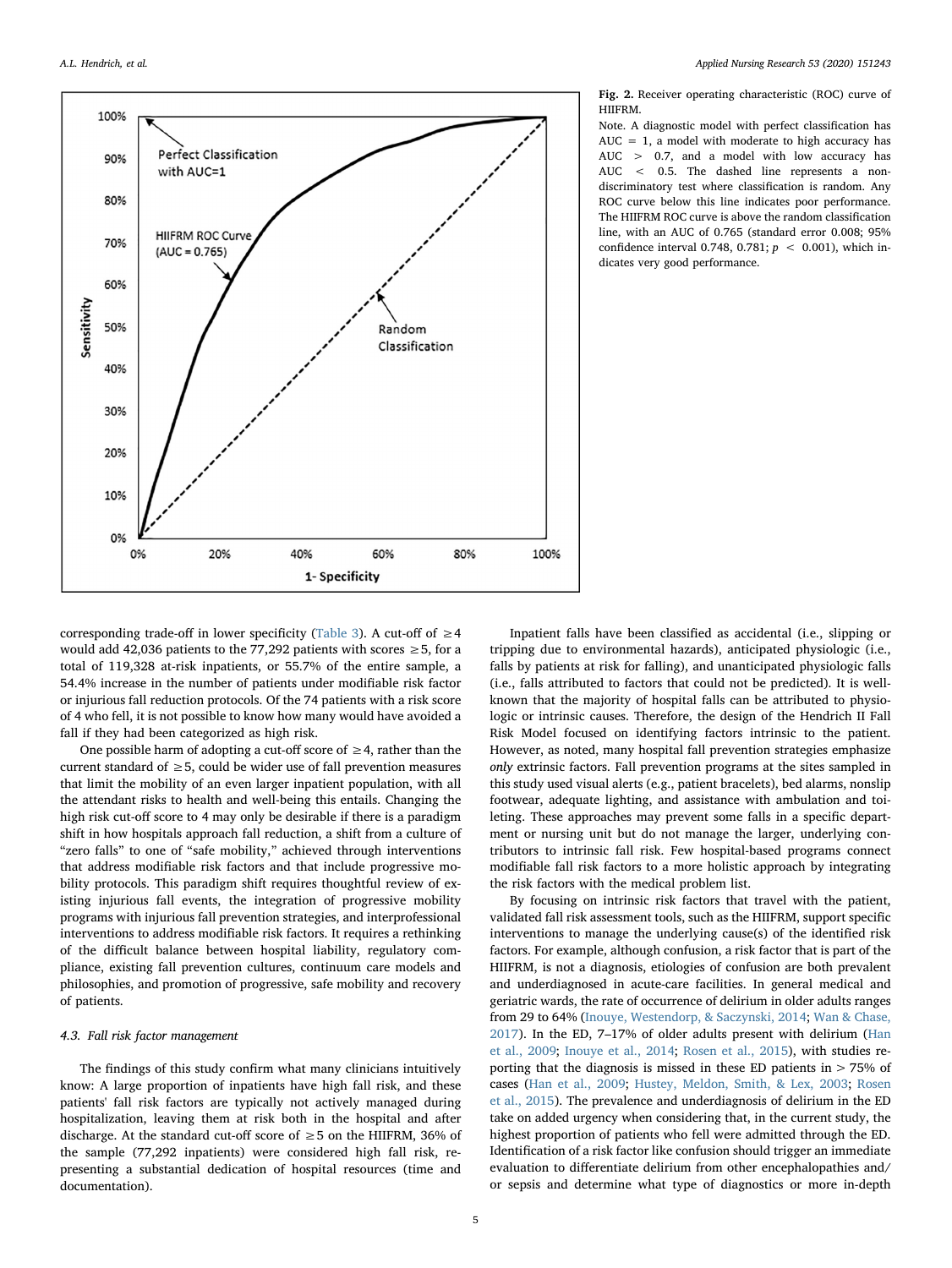assessment is needed. In this way, fall risk factors become a window onto the patient's condition and are reframed as part of a comprehensive assessment, contributing to a holistic care plan and diagnostic processes to maximize treatment efficacy and outcomes and reduce redundancy, while also reducing the risk of injurious falls. This approach must extend beyond the hospital setting, with interprofessional care teams across the continuum promoting follow-up visits, self-care, and appropriate person-centered interventions with progressive, safe mobility, whenever possible.

A recent study focusing on the implementation of evidence-based fall prevention interventions targeted to patient-specific fall risk factors represents a move in this direction [\(Titler et al., 2016\)](#page-6-49). Another intriguing approach is the development of an innovation center model in which a fall reduction program is a component of a comprehensive, dynamic, and synergistic framework to support the evidence-based, cross-continuum care of an aging population ([Allen, Hazelett, Martin, &](#page-5-1) [Jensen, 2020](#page-5-1)).

To implement a state-of-the-art injurious fall reduction program—a program that takes a person-centered, holistic, team-based approach—may demand that an organization reimagine its culture around how fall reduction is achieved. Moving away from the language of "zero falls" and toward a language of "progressive, safe mobility and independence," from "fall committee" to "safe mobility committee," could positively alter how providers and organizations perceive and manage at-risk persons. Ultimately, the high prevalence of fall risk factors impacts overall healthcare utilization, including readmissions, injuries, and hospitalizations, as well as external rankings. Undiagnosed and untreated, many of the modifiable risk factors that lead to injurious falls impact the independence and safety of the individual. By mapping these risk factors to evidence-based interventions, we can reduce the patient's intrinsic fall risk and promote a coordinated return to home and community, with appropriate referrals and follow-ups to ensure risk factors continue to be monitored and addressed.

## *4.4. Study limitations*

Limitations of this study include its retrospective retrieval of EHR data, potential variations in HIIFRM scoring between clinicians, and the presence of tenured fall prevention standards at the study sites. Attempts were made to increase reliability by including all consecutive adult admissions during the study period at the hospitals, thereby minimizing risk for bias in patient selection, and by conducting comprehensive data scrubbing. Furthermore, the duration (3 years), large sample size (nine sites, 214,358 patients), and representative diversity of the sample should minimize the impact of variations in local practice patterns and increase the generalizability of the findings. To control for variation in assessments between clinicians, only the highest HIIFRM fall risk score during hospitalization was used for analysis. Moreover, all nurses at the study sites are required to complete a yearly standardized competency assessment on the definitions of the HIIFRM risk factors and how to score fall risk. Importantly, none of the hospitals changed their standards or practices for basic fall prevention, which would have reduced the fall rate, thereby reducing AUC and underestimating diagnostic accuracy. Finally, a small proportion of inpatient falls also result from unpredictable first occurrence events or hazards (slips/trips, seizures, transient ischemic attacks, arrhythmias) and therefore reduce the predictive ability of fall risk assessment tools.

# 5. Conclusions

The HIIFRM demonstrated very good ability to predict inpatient falls in a large study population representative of today's complex care continuum. The larger, untapped opportunity, however, is to use the intrinsic HIIFRM risk factors to alert clinicians to underlying conditions that are associated with these risk factors and that require active management during the hospital stay and postdischarge. These risk

factors must be sequentially assessed, diagnosed, and actively managed with evidence-based interventions as part of holistic, interprofessional practice, with the teamwork of nurses, providers, pharmacists, and allied health professionals extending across the care continuum.

This way of approaching fall risk factors, as *part* of a comprehensive assessment, is a paradigm shift from traditional fall prevention programs that may prevent some inpatient falls in the short term but limit the person's true health potential and may increase the risk of complications that negatively impact quality of life and independence. This study found that the majority of patients who fall in the hospital are admitted through the ED, indicating that fall risk factors travel with the person and must be addressed by a coordinated, multidisciplinary team across the continuum. Too many hospital departments still view fall risk as specific to the department's physical space. While the environment matters, the risk factors should be viewed more holistically since they are intrinsic to the person and move with that person across care settings. An approach that focuses on managing modifiable fall risk factors as part of a comprehensive, person-centered care plan will require significant practice and policy changes to accelerate the evolution of the nurse's role as part of a collaborative, interprofessional team. Such a shift must be supported by broadscale education of the care team. Hosptials should also look toward programmatic change like that of "Building Age-Friendly Healthcare Sytems-the 4 M's" for evidencedbased approaches.

A validated fall risk assessment, such as the HIIFRM, will inform a person-centered care plan while also reducing injurious falls. By actively managing modifiable risk factors, interprofessional care teams can foster and promote independence, self-care, and progressive, safe mobility of patients across the care continuum. Fall programs that emphasize restricted mobility will continue to have the potential unintended consequence of contributing to a decline in functional status and independence of the person at risk.

# Author note

The authors wish to acknowledge Jesus C. Reyes, Solution Developer and Senior Analyst, Ascension Technologies, for assistance in obtaining the data; and Joshua F. Kilbridge, President and Creative Director of Kilbridge Associates, and Susan Duhig, PhD, for assistance with manuscript development.

Ann L. Hendrich is the researcher who built the Hendrich II Fall Risk Model (HIIFRM) and is a Trustee of AHI of Indiana, Inc., which provides access to the HIIFRM and contact hour-approved education to support use of the model in clinical practice. Dr. Hendrich receives no salary from AHI of Indiana. The other authors have no relevant conflicts to report.

This study was sponsored by Ascension, St. Louis, Missouri, United States, which also utilizes the HIIFRM.

## CRediT authorship contribution statement

Ann L. Hendrich: Conceptualization, Methodology, Validation, Investigation, Resources, Writing - original draft, Writing - review & editing, Supervision, Project administration. Angelo Bufalino: Software, Formal analysis, Methodology, Data curation, Writing - review & editing. Clariecia Groves: Software, Formal analysis, Methodology, Data curation, Writing - review & editing.

## References

<span id="page-5-0"></span>Agency for Healthcare Research and Quality (2019). AHRQ national scorecard on hospital-acquired conditions: Updated baseline rates and preliminary results 2014–2017. https://www.ahrq.gov/sites/default/fi[les/wysiwyg/professionals/quality-patient](https://www.ahrq.gov/sites/default/files/wysiwyg/professionals/quality-patient-safety/pfp/hacreport-2019.pdf)[safety/pfp/hacreport-2019.pdf](https://www.ahrq.gov/sites/default/files/wysiwyg/professionals/quality-patient-safety/pfp/hacreport-2019.pdf).

<span id="page-5-1"></span>Allen, K., Hazelett, S., Martin, M., & Jensen, C. (2020). An innovation center model to transform health systems to improve care of older adults. *Journal of the American Geriatrics Society, 68*(1), 15–22. <https://doi.org/10.1111/jgs.16235>.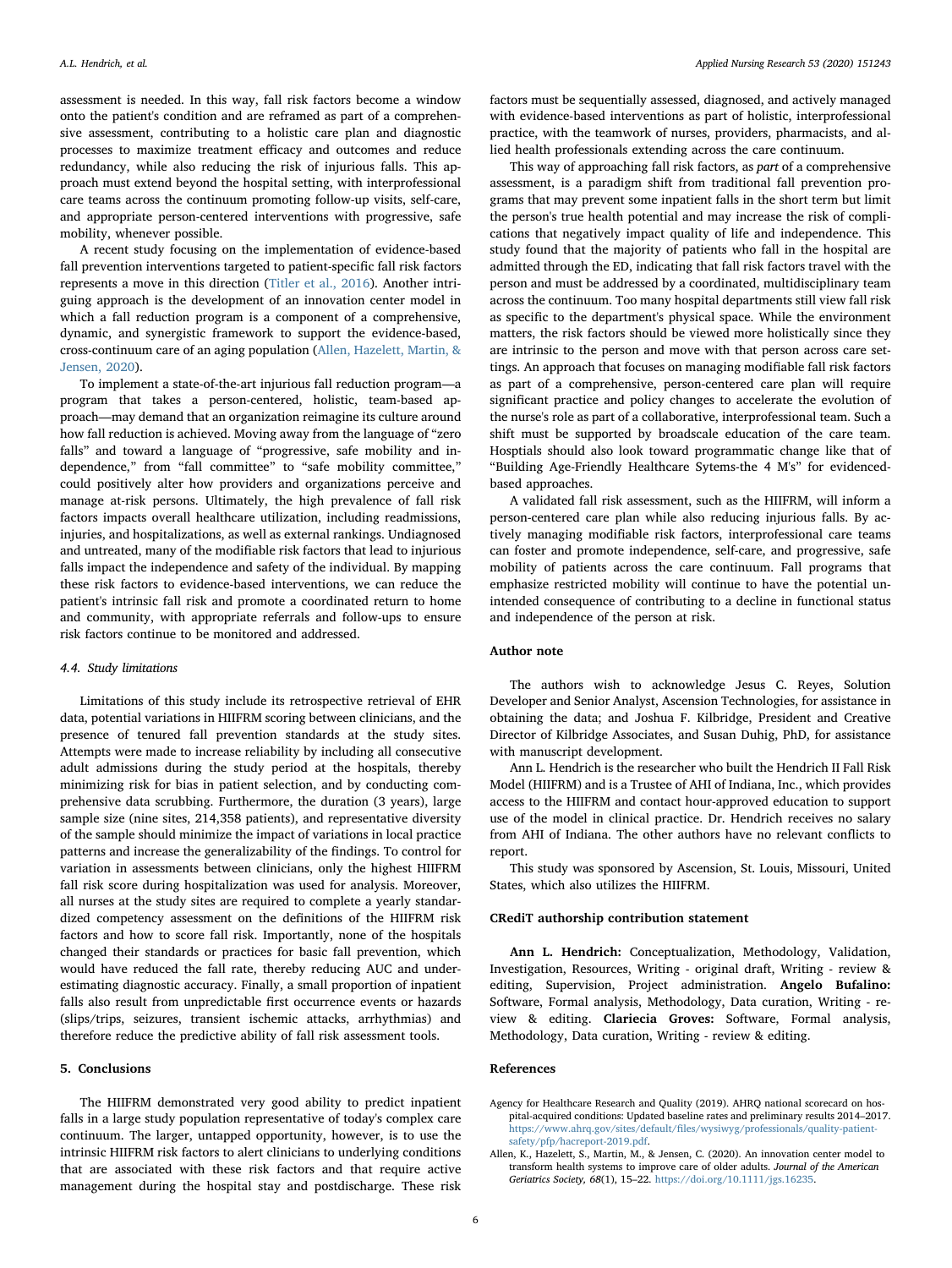- <span id="page-6-30"></span>Babine, R. L., Hyrkas, K. E., Hallen, S., Wierman, H. R., Bachand, D. A., Chapman, J. L., & Fuller, V. J. (2018). Falls and delirium in an acute care setting: A retrospective chart review before and after an organisation-wide interprofessional education. *Journal of Clinical Nursing, 27*(7–8), e1429–e1441. <https://doi.org/10.1111/jocn.14259>.
- <span id="page-6-1"></span>Bouldin, E. L., Andresen, E. M., Dunton, N. E., Simon, M., Waters, T. M., Liu, M., ... Shorr, R. I. (2013). Falls among adult patients hospitalized in the United States: Prevalence and trends. *Journal of Patient Safety, 9*(1), 13–17. [https://doi.org/10.1097/PTS.](https://doi.org/10.1097/PTS.0b013e3182699b64) [0b013e3182699b64](https://doi.org/10.1097/PTS.0b013e3182699b64).
- <span id="page-6-32"></span>Brown, C. J., Foley, K. T., Lowman, J. D., MacLennan, P. A., Raziouyan, J., Najafi, B., ... Allman, R. M. (2016). Comparison of posthospitalization function and community mobility in hospital mobility program and usual care patients: A randomized clinical trial. *JAMA Internal Medicine, 176*(7), 921–927. [https://doi.org/10.1001/](https://doi.org/10.1001/jamainternmed.2016.1870) [jamainternmed.2016.1870.](https://doi.org/10.1001/jamainternmed.2016.1870)
- <span id="page-6-19"></span>[Brown, C. J., Friedkin, R. J., & Inouye, S. K. \(2004\). Prevalence and outcomes of low](http://refhub.elsevier.com/S0897-1897(19)30621-4/rf0030) mobility in hospitalized older patients. *[Journal of the American Geriatrics Society,](http://refhub.elsevier.com/S0897-1897(19)30621-4/rf0030) 52*[\(8\), 1263](http://refhub.elsevier.com/S0897-1897(19)30621-4/rf0030)–1270.
- <span id="page-6-20"></span>Brown, C. J., Redden, D. T., Flood, K. L., & Allman, R. M. (2009). The underrecognized epidemic of low mobility during hospitalization of older adults. *Journal of the American Geriatrics Society, 57*(9), 1660–1665. [https://doi.org/10.1111/j.1532-5415.](https://doi.org/10.1111/j.1532-5415.2009.02393.x) [2009.02393.x.](https://doi.org/10.1111/j.1532-5415.2009.02393.x)
- <span id="page-6-21"></span>[Brown, C. J., Roth, D. L., Allman, R. M., Sawyer, P., Ritchie, C. S., & Roseman, J. M.](http://refhub.elsevier.com/S0897-1897(19)30621-4/rf0040) [\(2009\). Trajectories of life-space mobility after hospitalization.](http://refhub.elsevier.com/S0897-1897(19)30621-4/rf0040) *Annals of Internal [Medicine, 150](http://refhub.elsevier.com/S0897-1897(19)30621-4/rf0040)*(6), 372–378.
- <span id="page-6-34"></span>Caldevilla, M. N., Costa, M. A., Teles, P., & Ferreira, P. M. (2013). Evaluation and crosscultural adaptation of the Hendrich II Fall Risk Model to Portuguese. *Scandinavian Journal of Caring Sciences, 27*(2), 468–474. [https://doi.org/10.1111/j.1471-6712.](https://doi.org/10.1111/j.1471-6712.2012.01031.x) [2012.01031.x.](https://doi.org/10.1111/j.1471-6712.2012.01031.x)
- <span id="page-6-35"></span>Campanini, I., Mastrangelo, S., Bargellini, A., Bassoli, A., Bosi, G., Lombardi, F., ... Merlo, A. (2018). Feasibility and predictive performance of the Hendrich Fall Risk Model II in a rehabilitation department: A prospective study. *BMC Health Services Research, 18*(1), 18. [https://doi.org/10.1186/s12913-017-2815-x.](https://doi.org/10.1186/s12913-017-2815-x)
- <span id="page-6-44"></span>Carpenter, C. R., McFarland, F., Avidan, M., Berger, M., Inouye, S. K., Karlawish, J., ... Verghese, J. (2019). Impact of cognitive impairment across specialties: Summary of a report from the U13 conference series. *Journal of the American Geriatrics Society, 67*(10), 2011–2017. [https://doi.org/10.1111/jgs.16093.](https://doi.org/10.1111/jgs.16093)
- <span id="page-6-15"></span>Centers for Medicare & Medicaid Services (2007, August 1). CMS announces payment reforms for inpatient hospital services in 2008. [press release] [https://www.cms.gov/](https://www.cms.gov/newsroom/press-releases/cms-announces-payment-reforms-inpatient-hospital-services-2008) [newsroom/press-releases/cms-announces-payment-reforms-inpatient-hospital](https://www.cms.gov/newsroom/press-releases/cms-announces-payment-reforms-inpatient-hospital-services-2008)[services-2008](https://www.cms.gov/newsroom/press-releases/cms-announces-payment-reforms-inpatient-hospital-services-2008).
- <span id="page-6-36"></span>Chapman, J., Bachand, D., & Hyrkas, K. (2011). Testing the sensitivity, specificity and feasibility of four falls risk assessment tools in a clinical setting. *Journal of Nursing Management, 19*(1), 133–142. [https://doi.org/10.1111/j.1365-2834.2010.01218.x.](https://doi.org/10.1111/j.1365-2834.2010.01218.x)
- <span id="page-6-37"></span>Cho, I., Boo, E. H., Chung, E., Bates, D. W., & Dykes, P. (2019). Novel approach to inpatient fall risk prediction and its cross-site validation using time-variant data. *Journal of Medical Internet Research, 21*(2), e11505. [https://doi.org/10.2196/11505.](https://doi.org/10.2196/11505)
- <span id="page-6-2"></span>[Conley, D., Schultz, A. A., & Selvin, R. \(1999\). The challenge of predicting patients at risk](http://refhub.elsevier.com/S0897-1897(19)30621-4/rf0075) [for falling: Development of the Conley Scale.](http://refhub.elsevier.com/S0897-1897(19)30621-4/rf0075) *Medsurg Nursing, 8*(6), 348–354.
- <span id="page-6-22"></span>Covinsky, K. E., Pierluissi, E., & Johnston, C. B. (2011). Hospital-associated disability: "She was probably able to ambulate, but I'm not sure". *JAMA, 306*(16), 1792–1793. <https://doi.org/10.1001/jama.2011.1556>.
- <span id="page-6-3"></span>[Currie, L. M., Mellino, L. V., Cimino, J. J., & Bakken, S. \(2004\). Development and re](http://refhub.elsevier.com/S0897-1897(19)30621-4/rf0085)[presentation of a fall-injury risk assessment instrument in a clinical information](http://refhub.elsevier.com/S0897-1897(19)30621-4/rf0085) system. *[Studies in Health Technology and Informatics, 107](http://refhub.elsevier.com/S0897-1897(19)30621-4/rf0085)*(Pt 1), 721–725.
- <span id="page-6-17"></span>Fehlberg, E. A., Lucero, R. J., Weaver, M. T., McDaniel, A. M., Chandler, A. M., Richey, P. A., ... Shorr, R. I. (2017). Impact of the CMS no-pay policy on hospital-acquired fall prevention related practice patterns. *Innovation in Aging, 1*(3), [https://doi.org/10.](https://doi.org/10.1093/geroni/igx036) [1093/geroni/igx036](https://doi.org/10.1093/geroni/igx036).
- <span id="page-6-0"></span>Florence, C. S., Bergen, G., Atherly, A., Burns, E., Stevens, J., & Drake, C. (2018). Medical costs of fatal and nonfatal falls in older adults. *Journal of the American Geriatrics Society, 66*(4), 693–698. [https://doi.org/10.1111/jgs.15304.](https://doi.org/10.1111/jgs.15304)
- <span id="page-6-18"></span>Growdon, M. E., Shorr, R. I., & Inouye, S. K. (2017). The tension between promoting mobility and preventing falls in the hospital. *JAMA Internal Medicine, 177*(6), 759–760. <https://doi.org/10.1001/jamainternmed.2017.0840>.
- <span id="page-6-46"></span>Han, J. H., Zimmerman, E. E., Cutler, N., Schnelle, J., Morandi, A., Dittus, R. S., ... Ely, E. W. (2009). Delirium in older emergency department patients: Recognition, risk factors, and psychomotor subtypes. *Academic Emergency Medicine: O*ffi*cial Journal of the Society for Academic Emergency Medicine, 16*(3), 193–200. [https://doi.org/10.1111/j.](https://doi.org/10.1111/j.1553-2712.2008.00339.x) [1553-2712.2008.00339.x](https://doi.org/10.1111/j.1553-2712.2008.00339.x).
- <span id="page-6-33"></span>Hastings, S. N., Sloane, R., Morey, M. C., Pavon, J. M., & Hoenig, H. (2014). Assisted early mobility for hospitalized older veterans: Preliminary data from the STRIDE program. *Journal of the American Geriatrics Society, 62*(11), 2180–2184. [https://doi.org/10.](https://doi.org/10.1111/jgs.13095) [1111/jgs.13095.](https://doi.org/10.1111/jgs.13095)
- <span id="page-6-5"></span>[Hendrich, A., Nyhuis, A., Kippenbrock, T., & Soja, M. E. \(1995\). Hospital falls:](http://refhub.elsevier.com/S0897-1897(19)30621-4/rf0115) [Development of a predictive model for clinical practice.](http://refhub.elsevier.com/S0897-1897(19)30621-4/rf0115) *Applied Nursing Research, 8*[\(3\), 129](http://refhub.elsevier.com/S0897-1897(19)30621-4/rf0115)–139.
- <span id="page-6-4"></span>Hendrich, A. L., Bender, P. S., & Nyhuis, A. (2003). Validation of the Hendrich II Fall Risk Model: A large concurrent case/control study of hospitalized patients. *Applied Nursing Research, 16*(1), 9–21. <https://doi.org/10.1053/apnr.2003.YAPNR2>.
- <span id="page-6-6"></span>Hester, A. L., & Davis, D. M. (2013). Validation of the Hester Davis scale for fall risk assessment in a neurosciences population. *The Journal of Neuroscience Nursing, 45*(5), 298–305. [https://doi.org/10.1097/JNN.0b013e31829d8b44.](https://doi.org/10.1097/JNN.0b013e31829d8b44)
- <span id="page-6-26"></span>Hoffman, G. J., Shuman, C. J., Montie, M., Anderson, C. A., & Titler, M. G. (2019). Caregivers' views of older adult fall risk and prevention during hospital-to-home transitions. *Applied Nursing Research, 47*, 10–15. [https://doi.org/10.1016/j.apnr.](https://doi.org/10.1016/j.apnr.2019.03.006) [2019.03.006](https://doi.org/10.1016/j.apnr.2019.03.006).

<span id="page-6-31"></span>Hshieh, T. T., Yue, J., Oh, E., Puelle, M., Dowal, S., Travison, T., & Inouye, S. K. (2015).

Effectiveness of multicomponent nonpharmacological delirium interventions: A meta-analysis. *JAMA Internal Medicine, 175*(4), 512–520. [https://doi.org/10.1001/](https://doi.org/10.1001/jamainternmed.2014.7779) [jamainternmed.2014.7779.](https://doi.org/10.1001/jamainternmed.2014.7779)

- <span id="page-6-48"></span>[Hustey, F. M., Meldon, S. W., Smith, M. D., & Lex, C. K. \(2003\). The e](http://refhub.elsevier.com/S0897-1897(19)30621-4/rf0140)ffect of mental status [screening on the care of elderly emergency department patients.](http://refhub.elsevier.com/S0897-1897(19)30621-4/rf0140) *Annals of Emergency [Medicine, 41](http://refhub.elsevier.com/S0897-1897(19)30621-4/rf0140)*(5), 678–684.
- <span id="page-6-45"></span>Inouye, S. K., Westendorp, R. G., & Saczynski, J. S. (2014). Delirium in elderly people. *Lancet, 383*(9920), 911-922. https://doi.org/10.1016/S0140-6736(13)60688
- <span id="page-6-38"></span>Ivziku, D., Matarese, M., & Pedone, C. (2011). Predictive validity of the Hendrich fall risk model II in an acute geriatric unit. *International Journal of Nursing Studies, 48*(4), 468–474. <https://doi.org/10.1016/j.ijnurstu.2010.09.002>.
- <span id="page-6-39"></span>Jung, H., & Park, H. A. (2018). Testing the predictive validity of the Hendrich II Fall Risk Model. *Western Journal of Nursing Research, 40*(12), 1785–1799. [https://doi.org/10.](https://doi.org/10.1177/0193945918766554) [1177/0193945918766554](https://doi.org/10.1177/0193945918766554).
- <span id="page-6-40"></span>Kim, E. A., Mordiffi, S. Z., Bee, W. H., Devi, K., & Evans, D. (2007). Evaluation of three fall-risk assessment tools in an acute care setting. *Journal of Advanced Nursing, 60*(4), 427–435. <https://doi.org/10.1111/j.1365-2648.2007.04419.x>.
- <span id="page-6-27"></span>King, B., Pecanac, K., Krupp, A., Liebzeit, D., & Mahoney, J. (2018). Impact of fall prevention on nurses and care of fall risk patients. *Gerontologist, 58*(2), 331–340. [https://](https://doi.org/10.1093/geront/gnw156) [doi.org/10.1093/geront/gnw156](https://doi.org/10.1093/geront/gnw156).
- <span id="page-6-23"></span>Kortebein, P., Ferrando, A., Lombeida, J., Wolfe, R., & Evans, W. J. (2007). Effect of 10 days of bed rest on skeletal muscle in healthy older adults. *JAMA, 297*(16), 1772–1774. <https://doi.org/10.1001/jama.297.16.1772-b>.
- <span id="page-6-24"></span>Krumholz, H. M. (2013). Post-hospital syndrome—An acquired, transient condition of generalized risk. *The New England Journal of Medicine, 368*(2), 100–102. [https://doi.](https://doi.org/10.1056/NEJMp1212324) [org/10.1056/NEJMp1212324](https://doi.org/10.1056/NEJMp1212324).
- <span id="page-6-7"></span>Lohman, M. C., Crow, R. S., DiMilia, P. R., Nicklett, E. J., Bruce, M. L., & Batsis, J. A. (2017). Operationisation and validation of the Stopping Elderly Accidents, Deaths, and Injuries (STEADI) fall risk algorithm in a nationally representative sample. *Journal of Epidemiology and Community Health, 71*(12), 1191–1197. [https://doi.org/](https://doi.org/10.1136/jech-2017-209769) [10.1136/jech-2017-209769.](https://doi.org/10.1136/jech-2017-209769)
- <span id="page-6-41"></span>Lovallo, C., Rolandi, S., Rossetti, A. M., & Lusignani, M. (2010). Accidental falls in hospital inpatients: Evaluation of sensitivity and specificity of two risk assessment tools. *Journal of Advanced Nursing, 66*(3), 690–696. [https://doi.org/10.1111/j.1365-2648.](https://doi.org/10.1111/j.1365-2648.2009.05231.x) [2009.05231.x.](https://doi.org/10.1111/j.1365-2648.2009.05231.x)
- <span id="page-6-25"></span>Loyd, C., Markland, A. D., Zhang, Y., Fowler, M., Harper, S., Wright, N. C., ... Brown, C. J. (2019). Prevalence of hospital-associated disability in older adults: A meta-analysis. *Journal of the American Medical Directors Association*. [https://doi.org/10.1016/j.](https://doi.org/10.1016/j.jamda.2019.09.015) jamda.2019.09.015 [\(Epub ahead of print\)](https://doi.org/10.1016/j.jamda.2019.09.015).
- <span id="page-6-8"></span>[Morse, J. M., Black, C., Oberle, K., & Donahue, P. \(1989\). A prospective study to identify](http://refhub.elsevier.com/S0897-1897(19)30621-4/rf0195) the fall-prone patient. *[Social Science & Medicine, 28](http://refhub.elsevier.com/S0897-1897(19)30621-4/rf0195)*(1), 81–86.
- <span id="page-6-9"></span>[Morse, J. M., Tylko, S. J., & Dixon, H. A. \(1987\). Characteristics of the fall-prone patient.](http://refhub.elsevier.com/S0897-1897(19)30621-4/rf0200) *[Gerontologist, 27](http://refhub.elsevier.com/S0897-1897(19)30621-4/rf0200)*(4), 516–522.
- <span id="page-6-42"></span>Nassar, N., Helou, N., & Madi, C. (2014). Predicting falls using two instruments (the Hendrich Fall Risk Model and the Morse Fall Scale) in an acute care setting in Lebanon. *Journal of Clinical Nursing, 23*(11−12), 1620–1629. [https://doi.org/10.](https://doi.org/10.1111/jocn.12278) [1111/jocn.12278.](https://doi.org/10.1111/jocn.12278)
- <span id="page-6-10"></span>Nyberg, L., & Gustafson, Y. (1996). Using the Downton index to predict those prone to falls in stroke rehabilitation. *Stroke, 27*, 1821–1824. [https://doi.org/10.1161/01.](https://doi.org/10.1161/01.STR.27.10.1821) [STR.27.10.1821.](https://doi.org/10.1161/01.STR.27.10.1821)
- <span id="page-6-11"></span>[Oliver, D., Britton, M., Seed, P., Martin, F. C., & Hopper, A. H. \(1997\). Development and](http://refhub.elsevier.com/S0897-1897(19)30621-4/rf0215) [evaluation of evidence based risk assessment tool \(STRATIFY\) to predict which el](http://refhub.elsevier.com/S0897-1897(19)30621-4/rf0215)[derly inpatients will fall: Case-control and cohort studies.](http://refhub.elsevier.com/S0897-1897(19)30621-4/rf0215) *British Medical Journal, 315*[\(7115\), 1049](http://refhub.elsevier.com/S0897-1897(19)30621-4/rf0215)–1053.
- <span id="page-6-12"></span>Poe, S. S., Dawson, P. B., Cvach, M., Burnett, M., Kumble, S., Lewis, M., ... Hill, E. E. (2018). The Johns Hopkins fall risk assessment tool: A study of reliability and validity. *Journal of Nursing Care Quality, 33*(1), 10–19. [https://doi.org/10.1097/NCQ.](https://doi.org/10.1097/NCQ.0000000000000301) [0000000000000301.](https://doi.org/10.1097/NCQ.0000000000000301)
- <span id="page-6-47"></span>Rosen, T., Connors, S., Clark, S., Halpern, A., Stern, M. E., DeWald, J., ... Flomenbaum, N. (2015). Assessment and management of delirium in older adults in the emergency department: Literature review to inform development of a novel clinical protocol. *Advanced Emergency Nursing Journal, 37*(3), 183–E3. [https://doi.org/10.1097/TME.](https://doi.org/10.1097/TME.0000000000000066) [0000000000000066.](https://doi.org/10.1097/TME.0000000000000066)
- <span id="page-6-28"></span>Sahota, O., Drummond, A., Kendrick, D., Grainge, M. J., Vass, C., Sach, T., ... Avis, M. (2014). REFINE (REducing Falls in In-patieNt Elderly) using bed and bedside chair pressure sensors linked to radio-pagers in acute hospital care: A randomised controlled trial. *Age and Ageing, 43*(2), 247–253. [https://doi.org/10.1093/ageing/](https://doi.org/10.1093/ageing/aft155) [aft155.](https://doi.org/10.1093/ageing/aft155)
- <span id="page-6-13"></span>[Schmid, N. A. \(1990\). Reducing patient falls: A research-based comprehensive fall pre](http://refhub.elsevier.com/S0897-1897(19)30621-4/rf0235)vention program. *[Military Medicine, 155](http://refhub.elsevier.com/S0897-1897(19)30621-4/rf0235)*(5), 202–207.
- <span id="page-6-29"></span>Shorr, R. I., Chandler, A. M., Mion, L. C., Waters, T. M., Liu, M., Daniels, M. J., ... Miller, S. T. (2012). Effects of an intervention to increase bed alarm use to prevent falls in hospitalized patients: A cluster randomized trial. *Annals of Internal Medicine, 157*(10), 692–699. <https://doi.org/10.7326/0003-4819-157-10-201211200-00005>.
- <span id="page-6-43"></span>Sun, D. Q., Huang, J., Varadhan, R., & Agrawal, Y. (2016). Race and fall risk: Data from the National Health and Aging Trends Study (NHATS). *Age and Ageing, 45*(1), 120–127. <https://doi.org/10.1093/ageing/afv173>.
- <span id="page-6-16"></span>The Joint Commission (2020). Nursing care center: 2020 National Patient Safety Goals. [https://www.jointcommission.org/standards/national-patient-safety-goals/nursing](https://www.jointcommission.org/standards/national-patient-safety-goals/nursing-care-center-2020-national-patient-safety-goals/)[care-center-2020-national-patient-safety-goals/.](https://www.jointcommission.org/standards/national-patient-safety-goals/nursing-care-center-2020-national-patient-safety-goals/)
- <span id="page-6-14"></span>[Tinetti, M. E., Williams, T. F., & Mayewski, R. \(1986\). Fall risk index for elderly patients](http://refhub.elsevier.com/S0897-1897(19)30621-4/rf0255) [based on number of chronic disabilities.](http://refhub.elsevier.com/S0897-1897(19)30621-4/rf0255) *The American Journal of Medicine, 80*(3), 429–[434](http://refhub.elsevier.com/S0897-1897(19)30621-4/rf0255).
- <span id="page-6-49"></span>Titler, M. G., Conlon, P., Reynolds, M. A., Ripley, R., Tsodikov, A., Wilson, D. S., & Montie, M. (2016). The effect of a translating research into practice intervention to promote use of evidence-based fall prevention interventions in hospitalized adults: A